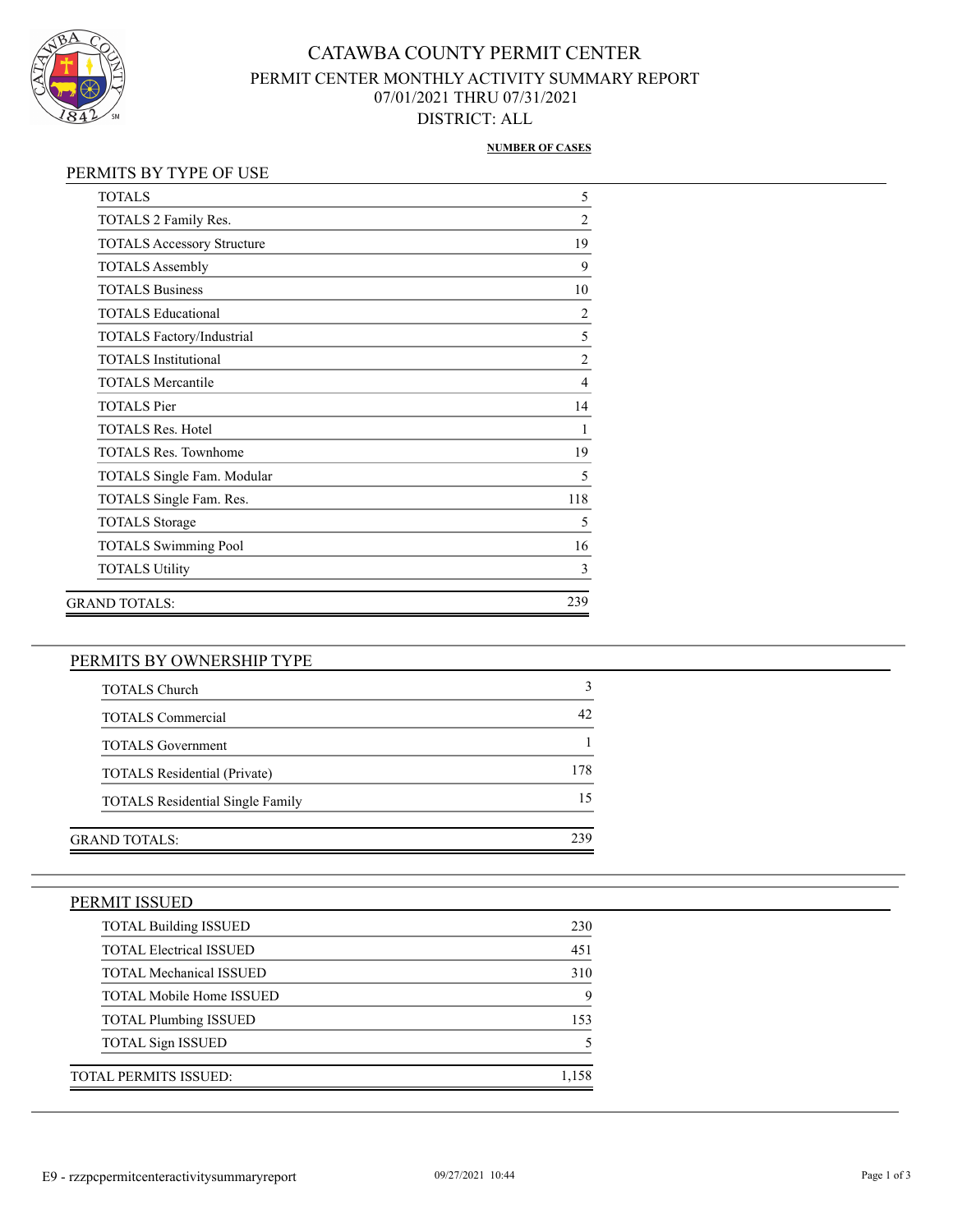

## CATAWBA COUNTY PERMIT CENTER PERMIT CENTER MONTHLY ACTIVITY SUMMARY REPORT 07/01/2021 THRU 07/31/2021 DISTRICT: ALL

**NUMBER OF CASES**

| Number of Violation cases entered for Building Inspections |              |  |
|------------------------------------------------------------|--------------|--|
| CAPITAL FEES BY FEE TYPE                                   |              |  |
| <b>TOTAL</b>                                               |              |  |
| <b>GRAND TOTAL</b>                                         |              |  |
|                                                            |              |  |
| PLAN REVIEW TOTALS SUMMARY                                 |              |  |
| <b>TOTALS Standard Plan Review</b>                         | 32           |  |
| <b>GRAND TOTALS:</b>                                       | 32           |  |
| PERMITS PLANNING & ZONING                                  |              |  |
| TOTALS Zoning Authorization (NR)                           | 9            |  |
| TOTALS Zoning Authorization (R)                            | 94           |  |
|                                                            |              |  |
| <b>GRAND TOTALS:</b>                                       | 103          |  |
|                                                            |              |  |
| FIRE MARSHAL'S OFFICE                                      |              |  |
| <b>TOTALS Fire Construction</b>                            | 5            |  |
| <b>GRAND TOTALS:</b>                                       | 5            |  |
| Maximum Occupany Certificates Issued                       |              |  |
| PERMITS BY WORK CLASS FOR ENVIRONMENTAL HEALTH             |              |  |
| <b>TOTALS Abandonment</b>                                  | $\mathbf{1}$ |  |
| <b>TOTALS Building Permit Related</b>                      | 8            |  |
| <b>TOTALS</b> Expansion                                    | 4            |  |
| <b>TOTALS New Septic</b>                                   | 68           |  |
| <b>TOTALS New Well</b>                                     | 19           |  |
| <b>TOTALS Other</b>                                        | $\mathbf{1}$ |  |

TOTALS Relocation 4 TOTALS Repairs 35 TOTALS Replacement 2

GRAND TOTALS: 142